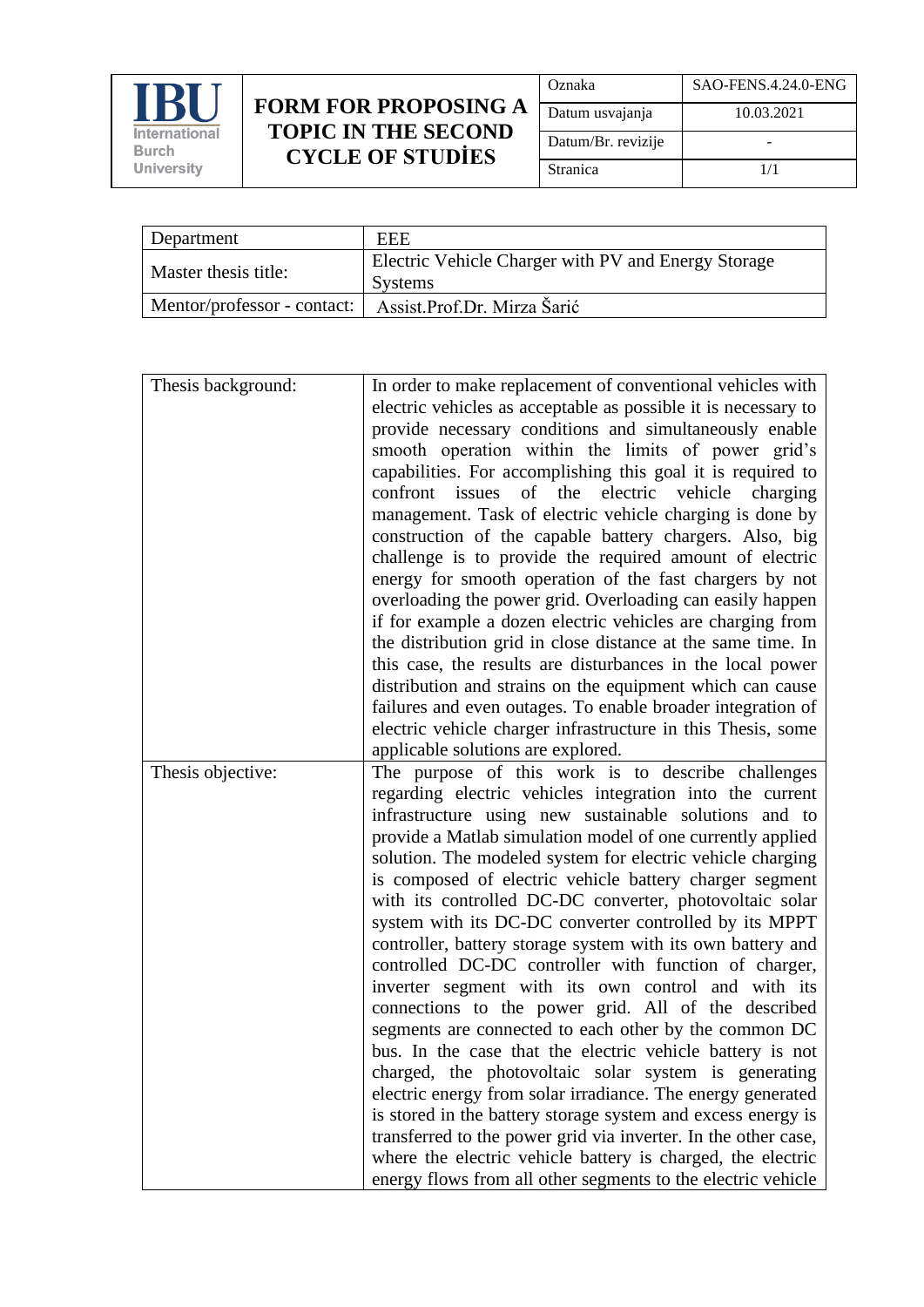

## **FORM FOR PROPOSING A TOPIC IN THE SECOND CYCLE OF STUDİES**

| Oznaka             | SAO-FENS.4.24.0-ENG |
|--------------------|---------------------|
| Datum usvajanja    | 10.03.2021          |
| Datum/Br. revizije |                     |
| Stranica           | 1/1                 |

|             | battery charger if it is needed. The electric vehicle charger<br>segment is providing charge to the electric vehicle battery<br>by converting input DC voltage and current from common<br>DC bus via DC-DC converter to the other value DC<br>voltage and current on its output to the electric vehicle<br>battery. Using this system it is ensured that solar PV<br>generation and energy storage are helping to decrease load<br>from the power grid, especially sudden load peaks. Also,<br>this design enables renewable energy generation from PV<br>system and even transfers excess energy to the power grid.<br>The aim of this project is to analyse problems that electric<br>vehicle charger can cause, also to discuss possible<br>solutions and provide a simulation model of one applicable<br>solution. |
|-------------|------------------------------------------------------------------------------------------------------------------------------------------------------------------------------------------------------------------------------------------------------------------------------------------------------------------------------------------------------------------------------------------------------------------------------------------------------------------------------------------------------------------------------------------------------------------------------------------------------------------------------------------------------------------------------------------------------------------------------------------------------------------------------------------------------------------------|
| Literature: |                                                                                                                                                                                                                                                                                                                                                                                                                                                                                                                                                                                                                                                                                                                                                                                                                        |
|             | [1] M. H. Rashid, Power electronics handbook : devices,<br>circuits, and applications handbook, Pensacola:<br>Elsevier Inc., 2011.                                                                                                                                                                                                                                                                                                                                                                                                                                                                                                                                                                                                                                                                                     |
|             | [2] M. Zhang, "Battery charging and discharging<br>researchbased on the interactive technology of<br>smartgrid and electric vehicle," u AIP Conference<br><i>Proceedings 1971, 050004 (2018);, 2018.</i>                                                                                                                                                                                                                                                                                                                                                                                                                                                                                                                                                                                                               |
|             | [3] U. B. V. Ms. Sangita S. Kondawar, "A Comparison<br>of Two MPPT Techniques for PV SysteminMatlab<br>Simulink," <i>International Journal of Engineering</i><br>Research and Development, tom 2, br. 7 (August<br>2012), p. 7, 2012.                                                                                                                                                                                                                                                                                                                                                                                                                                                                                                                                                                                  |
|             | C. K. Onur Deveci, "Control of a Photovoltaic<br>[4]<br>System Operating at Maximum Power Point and<br>Constant<br>Output<br>Voltage<br>Different<br>under<br>Atmospheric Conditions," International Journal of<br>Computer and Electrical Engineering, tom 7, br. 4, p.                                                                                                                                                                                                                                                                                                                                                                                                                                                                                                                                               |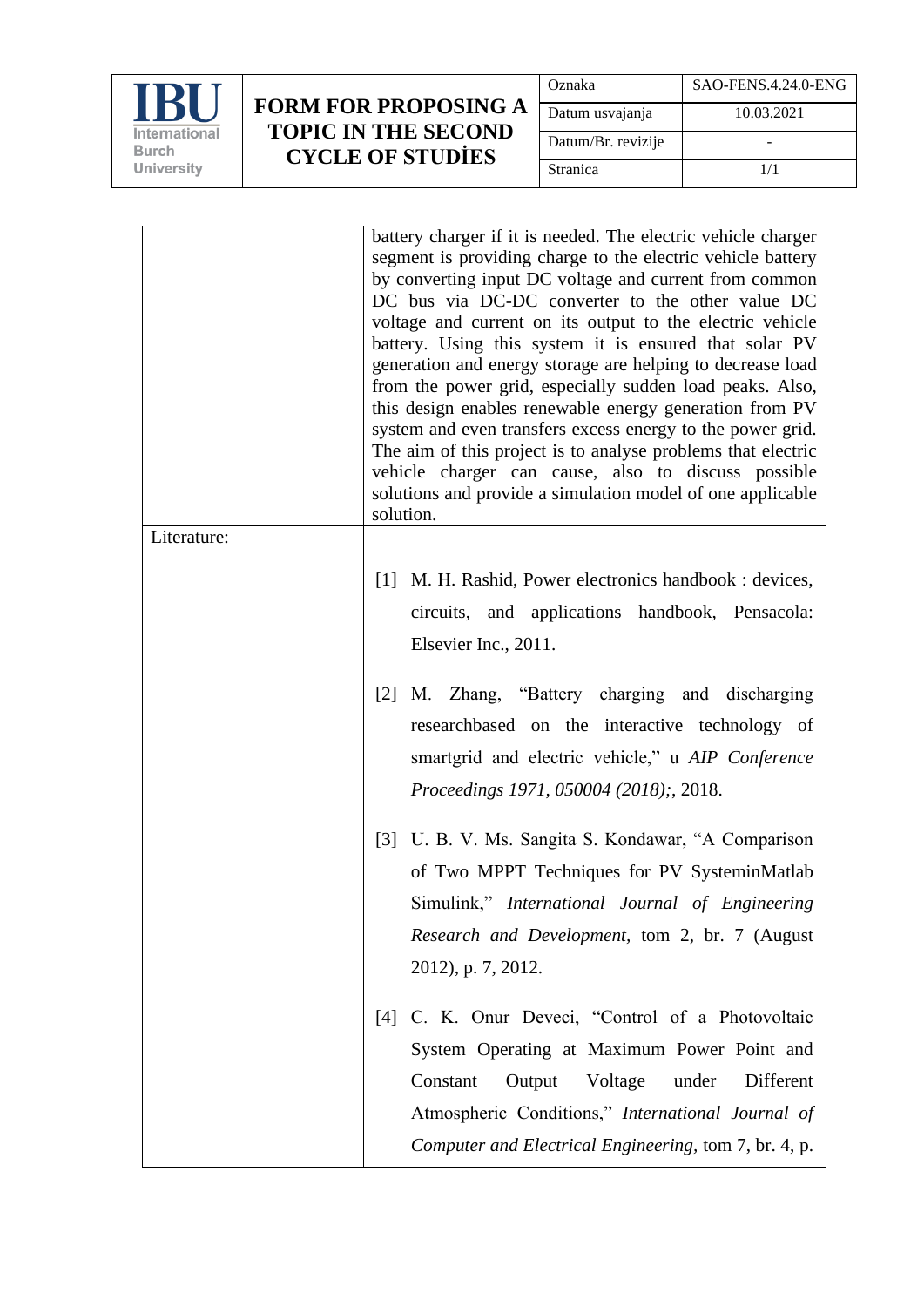

## 8, 2015.

- [5] N. Z. G. B. Manuele Bertoluzzo, "Overview on battery chargers for plug-in electric vehicles," u *15th International Power Electronics and Motion Control Conference*, Novi Sad, 2012.
- [6] N. Z. B. W. Longcheng Tan, "An Integrated Inductor for Eliminating CirculatingCurrent of Parallel Three-Level DC–DCConverter-Based EV Fast Charger," *IEEE TRANSACTIONS ON INDUSTRIAL ELECTRONICS,* tom 63, br. 3, p. 11, 2016.
- [7] K. S. Arnaldo Arancibia, "Modeling of an Electric Vehicle Charging Stationfor Fast DC Charging," 2012.
- [8] F. D. M. L. S. S. Stefano Bracco, "Electric Vehicles and Storage Systems Integrated within a Sustainable Urban District Fed by Solar Energy," *Hindawi, Journal of Advanced Transportation,* tom 2019, p. 19, 2019.
- [9] F. F. C. L. M. L. Morris Brenna, "Electric Vehicles Charging Technology Review and Optimal Size Estimation," *Journal of Electrical Engineering & Technology ,* p. 14, 2020.
- [10] C. K. E. S. G. S. Rodney H.G. Tan, "Modeling of Photovoltaic MPPT Lead Acid Battery Charge Controller for Standalone System Applications," u *CPEEE 2020*, 2020.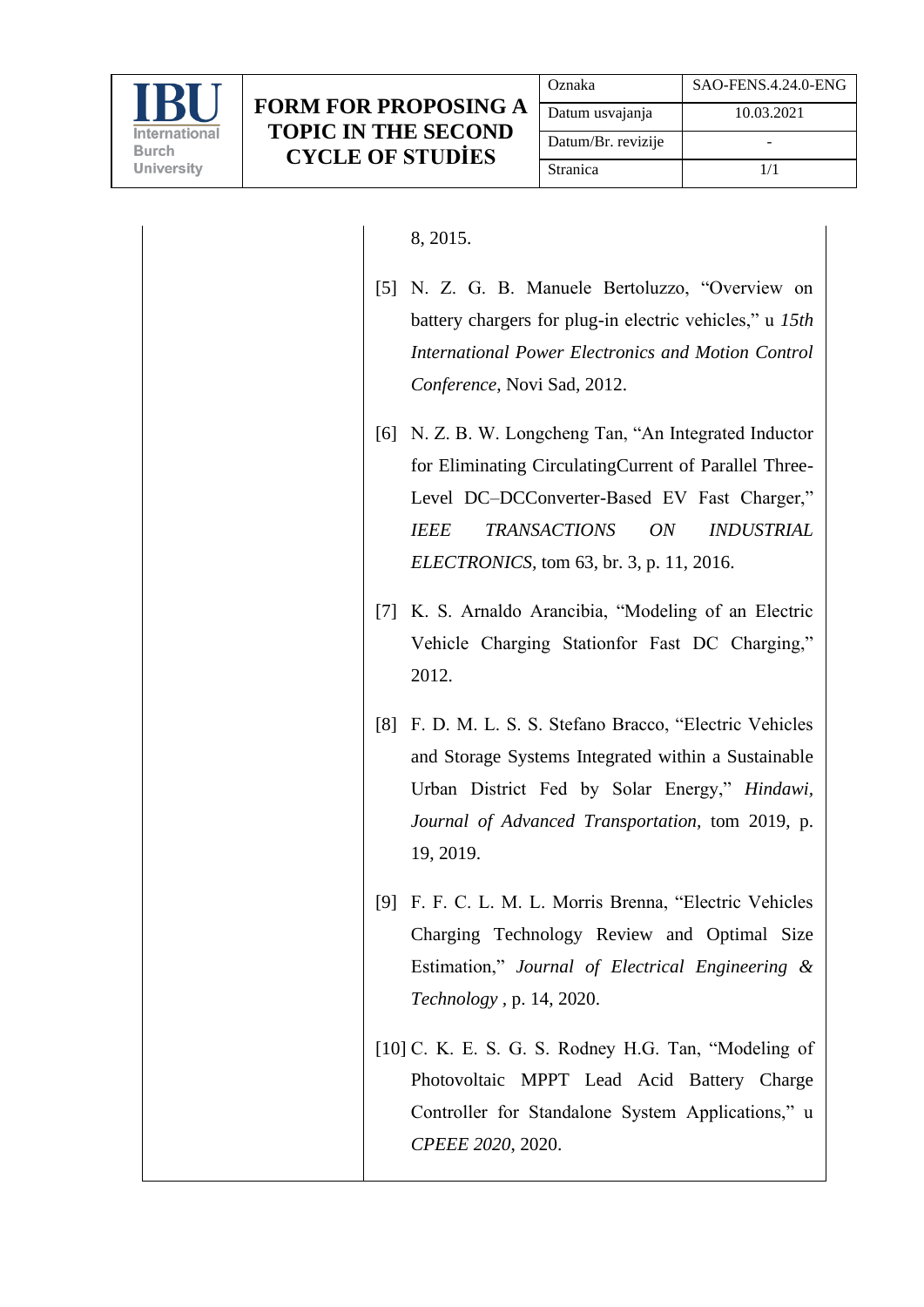

| [11] M. L. W. Y. Morris Brenna, "Modelling and<br>Simulation of Electric Vehicle FastCharging Stations<br>Driven by High SpeedRailway Systems," Energies,<br>tom 10, br. 1268, p. 23, 2017.                                                      |
|--------------------------------------------------------------------------------------------------------------------------------------------------------------------------------------------------------------------------------------------------|
| [12] Y. M. A. Y. P. E. A. v. J. Ryan Collin, "Advanced<br>Vehicle Fast-Charging Technologies,"<br>Electric<br><i>Energies, tom 12, br. 1839, p. 26, 2019.</i>                                                                                    |
| [13] P. GRAHN, "Electric Vehicle Charging Modeling,"<br>School of Electrical Engineerging, Royal Institute of<br>Technology, Stockholm, 2014.                                                                                                    |
| [14] H. Diab, "Intelligent Maximum Power Tracking and<br>Hysteresis Current Control of Grid-<br>Inverter<br>connected PV Systems," u International Conference<br>Advances<br>Power<br>Conversion<br>in<br>and<br>on<br>EnergyTechnologies, 2012. |
| [15] J. G. P. J. L. A. Vítor Monteiro, "Operation Modes"<br>for the Electric Vehicle in Smart Grids and Smart<br>Present and Proposed Modes," IEEE<br>Homes:<br><i>Transactions on Vehicular Technology, tom 63, br. 3,</i><br>p. 15, 2016.      |
| [16] G. Y. Y. C. T. E. L. C. N. R. S. Y. Francesco Marra,<br>"Demand Profile Study of Battery Electric Vehicle<br>under Different Charging Options," 2012 IEEE<br>Power & amp; Energy Society General Meeting,<br>2012.                          |
| [17] W. M. F. W. M. A. M. M. Z. C. W. M. M. S. S. S. A.                                                                                                                                                                                          |